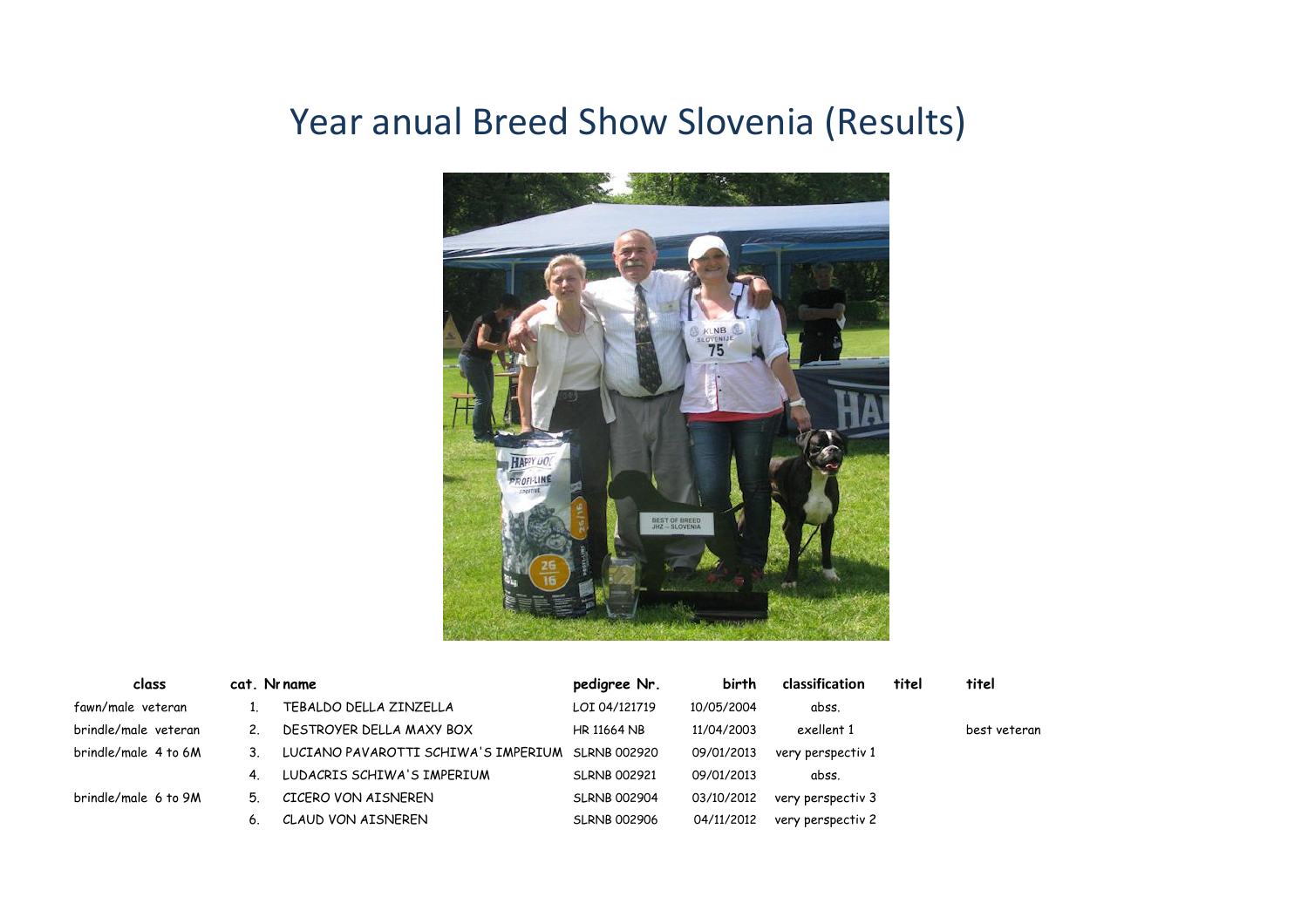|                         | 7.  | GEGULA VON DER BURG SINGIDUNUM | JR 78910 NB         | 19/11/2012 | very perspectiv 1 |                     | best puppy                          |
|-------------------------|-----|--------------------------------|---------------------|------------|-------------------|---------------------|-------------------------------------|
|                         | 8.  | KAY II. SHUC A.C.              | <b>HR 12776 NB</b>  | 18/11/2012 | abss.             |                     |                                     |
| fawn/male 9 to 12M      | 9.  | QUELO DEL COLLE DELL'INFINITO  | HR 12744 NB         | 10/06/2012 | very perspectiv 1 |                     |                                     |
| brindle/male 9 to 12M   | 10. | GYMNEMA SYLVESTRE ONIX         | HR 12712 NB         | 27/06/2012 | exellent 2        |                     |                                     |
|                         |     |                                |                     |            |                   |                     | junior annual champion, junior club |
|                         | 11. | MACRO TOP WEINSTADT            | JR 78953 NB         | 18/06/2012 | exellent 1        | best young champion |                                     |
| fawn/male 12 to 18M     | 12. | GYMNEMA SYLVESTRE NICOTINE     | HR 12635 NB         | 16/01/2012 | exellent 1        |                     | junior annual champion              |
| brindle/male 12 to 18M  | 13. | BENTLEY SIGNUM LAUDIS          | LOI 1235119         | 06/12/2011 | abss.             |                     |                                     |
|                         | 14. | GIOVE DEL LEONE D'ORO          | LOI 12/79861        | 31/03/2012 | abss.             |                     |                                     |
|                         | 15. | TIBERIO DELLA BARBARIGA        | LOI 12/52858        | 22/02/2012 | exellent 1        |                     |                                     |
| fawn/male intermedia    | 16. | DOMINIQUELIMPERO               | ROI 11/124386       | 10/07/2011 | exellent 2        | R.CAC               |                                     |
|                         | 17. | GYMNEMA SYLVESTRE NITRO        | HR 12636 NB         | 16/01/2012 | exellent 1        | CAC                 |                                     |
| brindle/male intermedia | 18. | ALVIN LEE V. ZOYCIK            | <b>SLRNB 002817</b> | 22/07/2011 | exellent 1        | CAC                 |                                     |
| fawn/male open          | 19. | JUDAS MAXIMUS DEUS             | CMUK/BOX/13318,     | 20/05/2011 | exellent 1        | CAC                 |                                     |
|                         | 20. | <b>MEMPHIS</b>                 | HR 12535 NB         | 05/05/2011 | exellent 2        | R.CAC               |                                     |
| brindle/male open       | 21. | BOLT DEI CENNTURIONI           | LOI 11/47878        | 10/12/2010 | abss.             |                     |                                     |
|                         | 22. | CISKO JUNIOR                   | ROI 12/28183        | 04/12/2011 | exellent 1        | CAC                 |                                     |
|                         | 23. | COSMO                          | LOI 10/166632       | 17/07/2010 | abss.             |                     |                                     |
|                         | 24. | OSORIO V. OMERTA               | HR 12508 NB         | 03/04/2011 | very good 4       |                     |                                     |
|                         | 25. | KAOS DE TIERRA DE BOXER        | LOE 2009332         | 29/10/2010 | exellent 3        |                     |                                     |
|                         | 26. | SIKILI CHEGUEVARA              | LOI 11/75253        | 31/03/2011 | abss.             |                     |                                     |
|                         | 27. | UGO OD DJEVIJA                 | JR 84754 NB         | 14/02/2011 | exellent 2        | R.CAC               |                                     |
|                         | 28. | ZIPPO PORTA TRSATICA           | JR 78432 NB         | 06/12/2009 | abss.             |                     |                                     |
| fawn/male working       | 29. | POISON VOM SCHÜTZENRAIN        | DBZB 230334         | 10/03/2008 | exellent 1        | CAC                 | annual champion                     |
|                         | 30. | ZOGO VON DER BURG SINGIDUNUM   | JR 78192 NB         | 08/08/2010 | exellent 2        | R.CAC               |                                     |
| brindle/male working    | 31. | ART VON AISNEREN               | <b>SLRNB 002660</b> | 17/06/2009 | exellent 3        |                     | best male breed in slovenija        |
|                         | 32. | GIORDANO DELLA BARBARIGA       | LOI 09/168934       | 10/10/2009 | abss.             |                     |                                     |
|                         | 33. | LAURIN'S BOXER ALIM            | DB 19018            | 11/07/2010 | exellent 1        | CAC                 |                                     |
|                         | 34. | SIBELIUS DELLA CADORMARE       | LOI 10/105480       | 05/04/2010 | exellent 2        | R.CAC               |                                     |
| fawn/male champion      | 35. | JAREBE DI BOXERITA             | LOI 09/5789         | 25/04/2008 | exellent 1        | CAC                 |                                     |
| brindle/male champion   | 36. | GAMAX LJUB BOX                 | ROI 1343263         | 12/01/2010 | exellent 1        | CAC                 | annual champion, club champion      |
| brindle/female veteran  | 37. | CORA DI CASA DIOCLETIANO       | <b>HR 11860 NB</b>  | 07/06/2005 | abss.             |                     |                                     |
| fawn/female 4 to 6M     | 38. | DIAMOND DE DIOSA LA AURORA     | MNE 1009/12 NB      | 10/12/2012 | very perspectiv 1 |                     | best baby                           |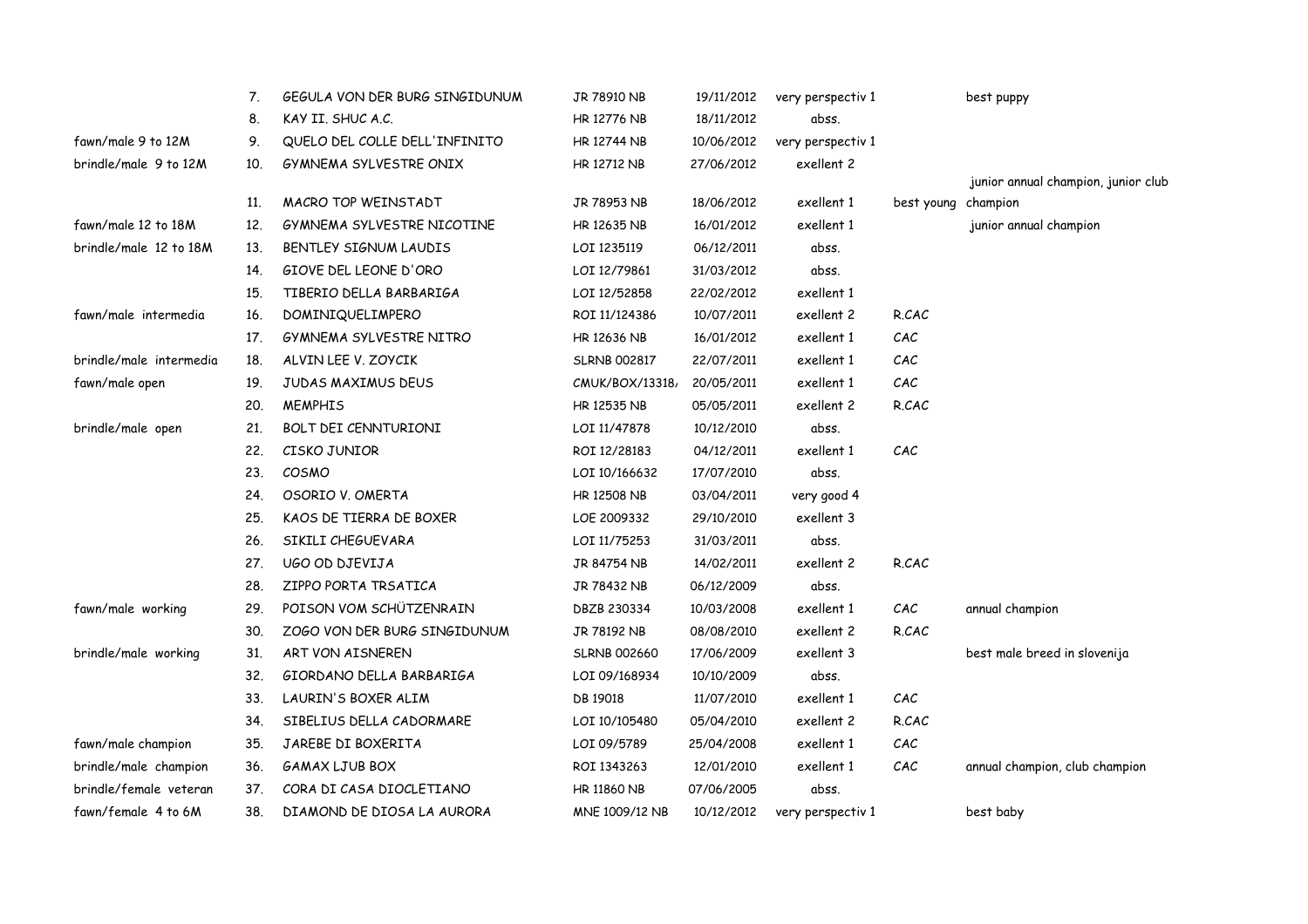| brindle/female 4 to 6M    | 39. | LEONA LEWIS SCHIWA'S IMPERIUM   | <b>SLRNB 002922</b> | 09/01/2013 | very perspectiv 1 |                     |                                     |
|---------------------------|-----|---------------------------------|---------------------|------------|-------------------|---------------------|-------------------------------------|
|                           | 40. | LUMIDEE SCHIWA'S IMPERIUM       | <b>SLRNB 002924</b> | 09/01/2013 | very perspectiv 2 |                     |                                     |
| fawn/female 6 to 9M       | 41. | JOLANDA RO-DA BOX               | HR 12751 NB         | 13/09/2012 | very perspectiv 1 |                     |                                     |
|                           | 42. | UNA EL TOMEX                    | <b>HR 12766 NB</b>  | 31/10/2012 | very perspectiv 2 |                     |                                     |
| brindle/female 6 to 9M    | 43. | CHANEL VON AISNEREN             | <b>SLRNB 002911</b> | 03/10/2012 | very perspectiv 3 |                     |                                     |
|                           | 44. | CHYNTIA VON AISNEREN            | <b>SLRNB 002913</b> | 03/10/2012 | very perspectiv 2 |                     |                                     |
| brindle/female 6 to 9M    | 45. | CUTE ATHENA'S DREAM             | <b>SLRNB 00902</b>  | 26/09/2012 | very perspectiv 1 |                     | best female breed in slovenija      |
|                           | 46. | IWONA DELLA ANDASI              | JR 78922 NB         | 22/11/2012 | abss.             |                     |                                     |
| fawn/female 9 to 12M      | 47. | DUDU' DELL'OTTAVA MERAVIGLIA    | ROI 12/130245       | 26/07/2012 | exellent 1        |                     |                                     |
|                           | 48. | MISTRAL V.D. SONNENAUFGANF      |                     | 02/07/2012 | abss.             |                     |                                     |
| brindle/female 9 to 12M   | 49. | DILETTA DELL'OTTAVA MERAVIGLIA  | ROI 12/130235       | 26/07/2012 | exellent 1        |                     |                                     |
| fawn/female 12 to 18M     | 50. | DAISY KUNINGAS VON KISHKO       | JR 78657 NB         | 16/03/2012 | exellent 3        |                     |                                     |
|                           | 51. | FIONA SIEGER BOHEMIA            | <b>SLRNB 002918</b> | 03/02/2012 | exellent 4        |                     |                                     |
|                           |     |                                 |                     |            |                   |                     | junior annual champion, junior club |
|                           | 52. | HANNA CON TILIA                 | <b>SLRNB 002933</b> | 21/02/2012 | exellent 1        | best young champion |                                     |
|                           | 53. | LAURIN'S BOXER BIENA            | DB 19192            | 19/05/2012 | exellent 2        |                     |                                     |
| brindle/female 12 to 18M  | 54. | BB BLACK BALLU TOUCH YOUR HEART | <b>SLRNB 002873</b> | 28/03/2012 | exellent 4        |                     |                                     |
|                           | 55. | DAYTONA KUNINGAS VON KISHKO     | JR 78655 NB         | 16/03/2012 | exellent 3        |                     |                                     |
|                           | 56. | LINDANA DEL COLLE DELL'INFINITO | ROI 12/87512        | 17/04/2012 | exellent 1        |                     | junior annual champion              |
|                           | 57. | SAFIRA DI MARINERO              | BEK 119073          | 17/02/2012 | exellent          |                     |                                     |
| fawn/female intermedia    | 58. | ABBA KAMENIČKA                  | JR 84676 NB         | 22/06/2011 | exellent 1        | CAC                 |                                     |
|                           | 59. | MARIŠKA STELLA STYRIA           | <b>SLRNB 002847</b> | 24/01/2012 | exellent 2        | R.CAC               |                                     |
| brindle/female intermedia | 60. | ASTRID V. ZOYCIK                | <b>SLRNB 002820</b> | 22/07/2011 | exellent 2        | R.CAC               |                                     |
|                           | 61. | SIEN SUUM CUIQUE                | <b>SLRNB 002844</b> | 10/11/2011 | exellent 1        | CAC                 |                                     |
| fawn/female open          | 62. | BETTY BOOP VON AISNEREN         | <b>SLRNB 002754</b> | 04/11/2010 | exellent 2        | R.CAC               |                                     |
|                           | 63. | CHERINA                         | LOI 11/159205       | 29/04/2011 | abss.             |                     |                                     |
|                           | 64. | DIAMANTE KIERSKIE USTRONIE      | <b>SLRNB 002885</b> | 04/11/2010 | exellent 1        | CAC                 |                                     |
| brindle/female open       | 65. | ADONI VON AISNEREN              | <b>SLRNB 002662</b> | 17/06/2009 | exellent 2        | R.CAC               |                                     |
|                           | 66. | CHANDA V.D. SONNENAUFGANG       | MET.BOX 8523/11     | 08/09/2010 | abss.             |                     |                                     |
|                           | 67. | JIN-JANG SCHIWA'S IMPERIUM      | <b>SLRNB 002746</b> | 20/09/2010 | exellent 1        | CAC                 |                                     |
|                           | 68. | KASHMIR VOM GERMAN DREAM        | ÖHZB DB 19153       | 05/04/2011 | abss.             |                     |                                     |
| fawn/female working       | 69. | AZRA V.D. BURG SINGIDUNUM       | DB 19269            | 26/01/2011 | exellent 2        | R.CAC               |                                     |
|                           | 70. | COPLA DE AIRES DEL NORTE        | LOI 1343229         | 06/05/2011 | exellent 1        | CAC                 | annual champion                     |